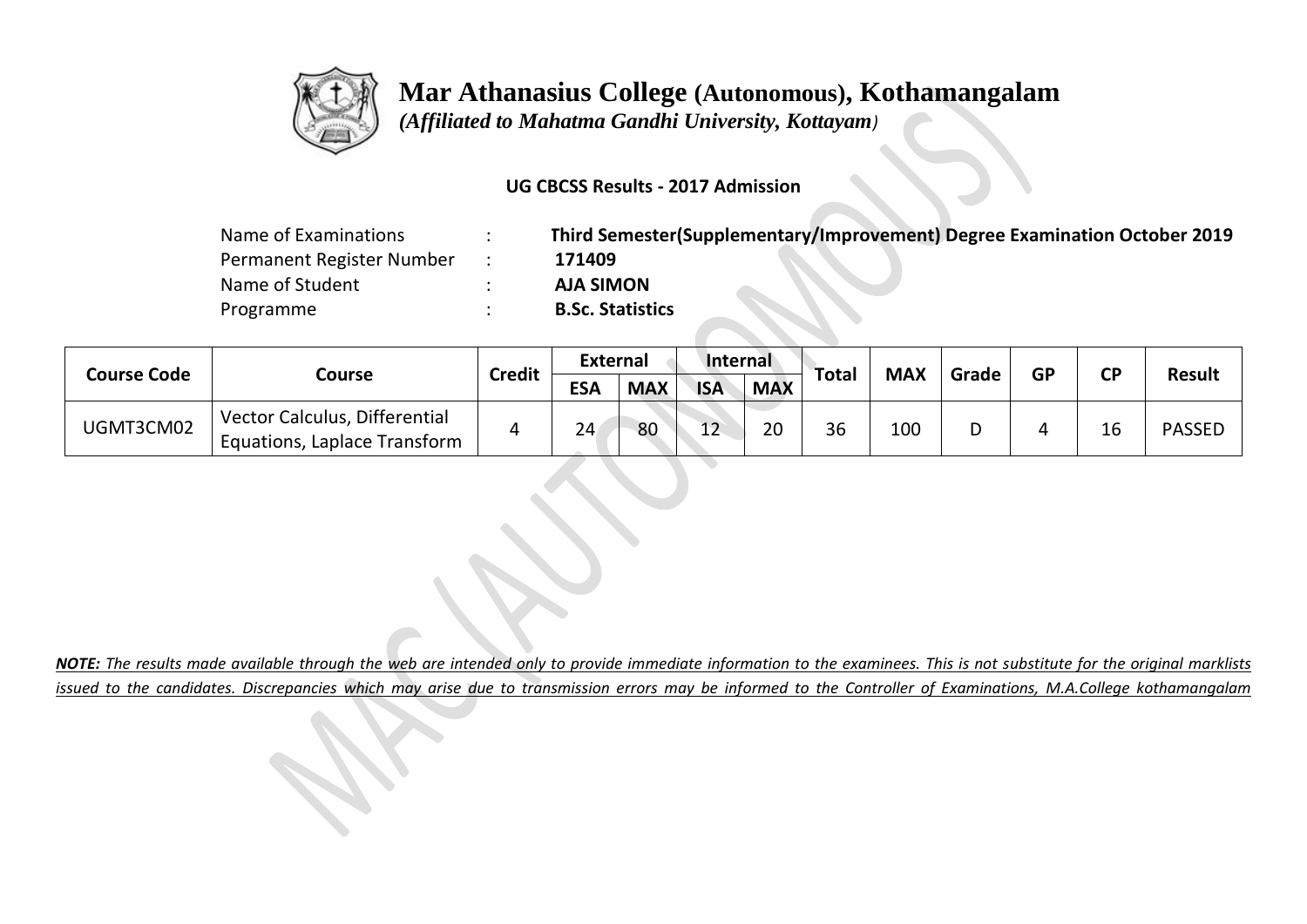

 *(Affiliated to Mahatma Gandhi University, Kottayam)*

#### **UG CBCSS Results - 2017 Admission**

| Name of Examinations      | Third Semester(Supplementary/Improvement) Degree Examination October 2019 |
|---------------------------|---------------------------------------------------------------------------|
| Permanent Register Number | 171414                                                                    |
| Name of Student           | <b>BASIL VARGHESE</b>                                                     |
| Programme                 | <b>B.Sc. Statistics</b>                                                   |

|                    |                                         | <b>Credit</b> | External   |            | <b>Internal</b> |            |              | <b>MAX</b> |       | <b>GP</b> | CP                       |               |
|--------------------|-----------------------------------------|---------------|------------|------------|-----------------|------------|--------------|------------|-------|-----------|--------------------------|---------------|
| <b>Course Code</b> | Course                                  |               | <b>ESA</b> | <b>MAX</b> | <b>ISA</b>      | <b>MAX</b> | <b>Total</b> |            | Grade |           |                          | <b>Result</b> |
| UGEN3CC01          | Literature And/As Identity              |               | 24         | 80         | C               | 20         |              | 100        |       |           | $\overline{\phantom{0}}$ | <b>FAILED</b> |
| UGST3CR01          | <b>Fundamentals of Random Variables</b> | 4             | 36         | 80         | $\circ$<br>ັ    | 20         | 44           | 100        | D     |           | 16                       | <b>PASSED</b> |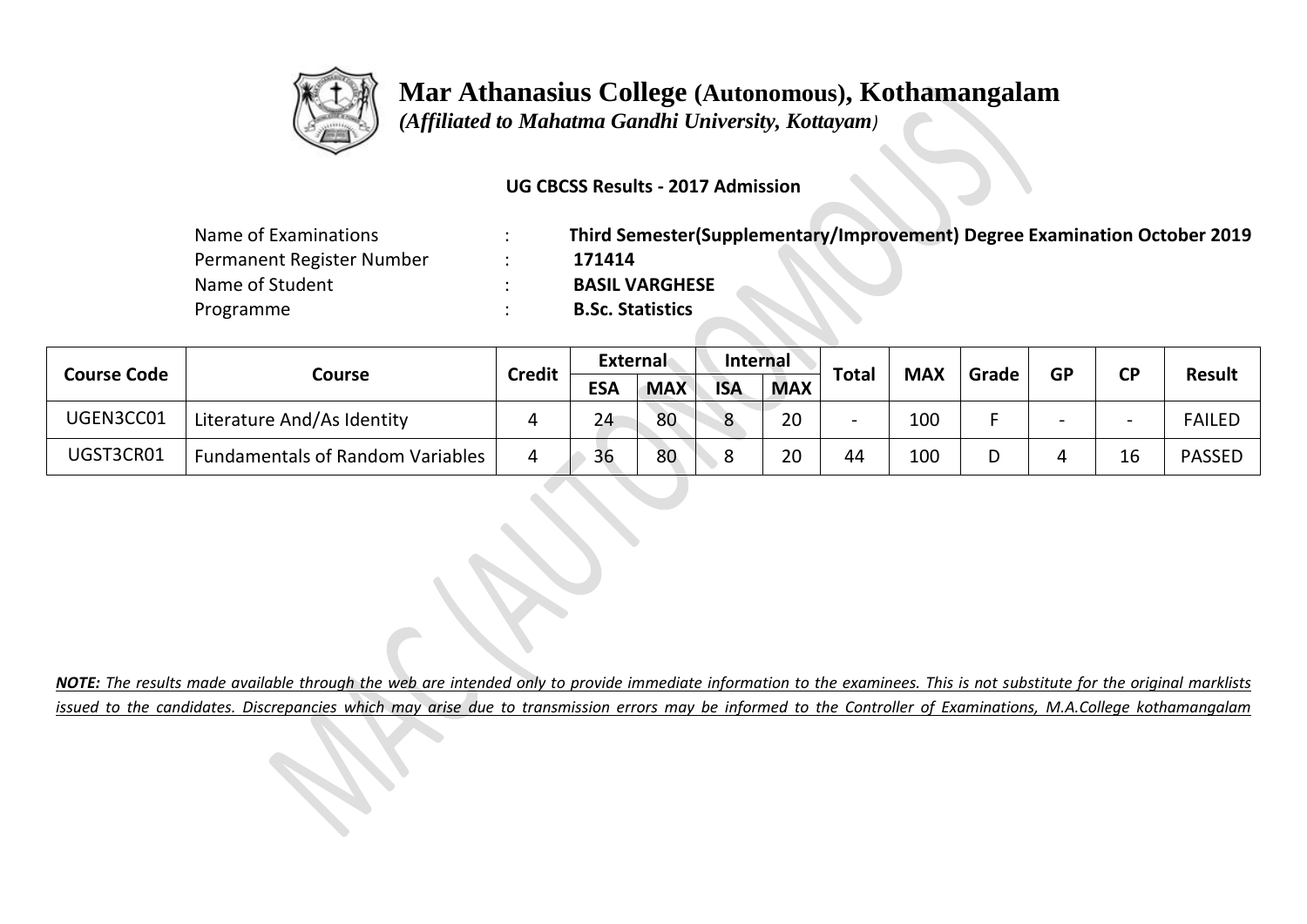

 *(Affiliated to Mahatma Gandhi University, Kottayam)*

#### **UG CBCSS Results - 2017 Admission**

| Name of Examinations      | Third Semester(Supplementary/Improvement) Degree Examination October 2019 |
|---------------------------|---------------------------------------------------------------------------|
| Permanent Register Number | 171416                                                                    |
| Name of Student           | <b>CHRISTINA MERIN BABU</b>                                               |
| Programme                 | <b>B.Sc. Statistics</b>                                                   |

|                    |                                                               | <b>Credit</b> | External   |            | <b>Internal</b> |            | Total | <b>MAX</b> | Grade | <b>GP</b> | CP | <b>Result</b> |
|--------------------|---------------------------------------------------------------|---------------|------------|------------|-----------------|------------|-------|------------|-------|-----------|----|---------------|
| <b>Course Code</b> | Course                                                        |               | <b>ESA</b> | <b>MAX</b> | <b>ISA</b>      | <b>MAX</b> |       |            |       |           |    |               |
| UGST3CR01          | <b>Fundamentals of Random Variables</b>                       | 4             | 45         | 80         | 15              | 20         | 60    | 100        | B     |           | 24 | <b>PASSED</b> |
| UGMT3CM02          | Vector Calculus, Differential<br>Equations, Laplace Transform |               | 13         | 80         | 12              | 20         |       | 100        |       | -         |    | <b>FAILED</b> |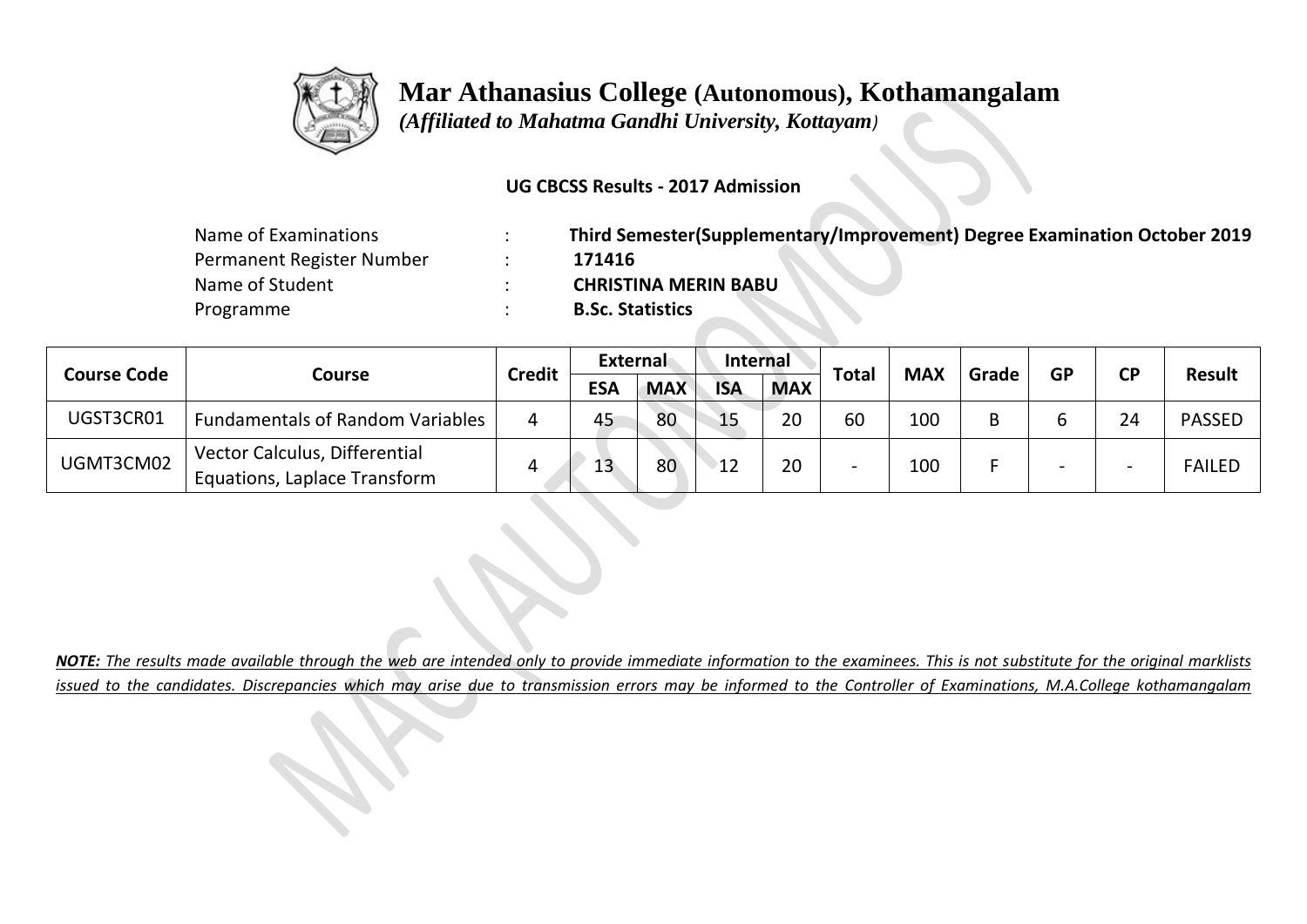

 *(Affiliated to Mahatma Gandhi University, Kottayam)*

#### **UG CBCSS Results - 2017 Admission**

| Name of Examinations      | Third Semester(Supplementary/Improvement) Degree Examination October 2019 |
|---------------------------|---------------------------------------------------------------------------|
| Permanent Register Number | 171426                                                                    |
| Name of Student           | <b>AMAL V S</b>                                                           |
| Programme                 | <b>B.Sc. Statistics</b>                                                   |

| <b>Course Code</b> |                                         | <b>Credit</b> | External   |            | <b>Internal</b> |            | <b>Total</b> | <b>MAX</b> | Grade | <b>GP</b> | <b>CD</b> |               |
|--------------------|-----------------------------------------|---------------|------------|------------|-----------------|------------|--------------|------------|-------|-----------|-----------|---------------|
|                    | Course                                  |               | <b>ESA</b> | <b>MAX</b> | <b>ISA</b>      | <b>MAX</b> |              |            |       |           |           | <b>Result</b> |
| UGST3CR01          | <b>Fundamentals of Random Variables</b> | Δ             | 38         | 80         | 10              | ാറ<br>∠∪   | 48           | 100        |       | ۔         | 20        | <b>PASSED</b> |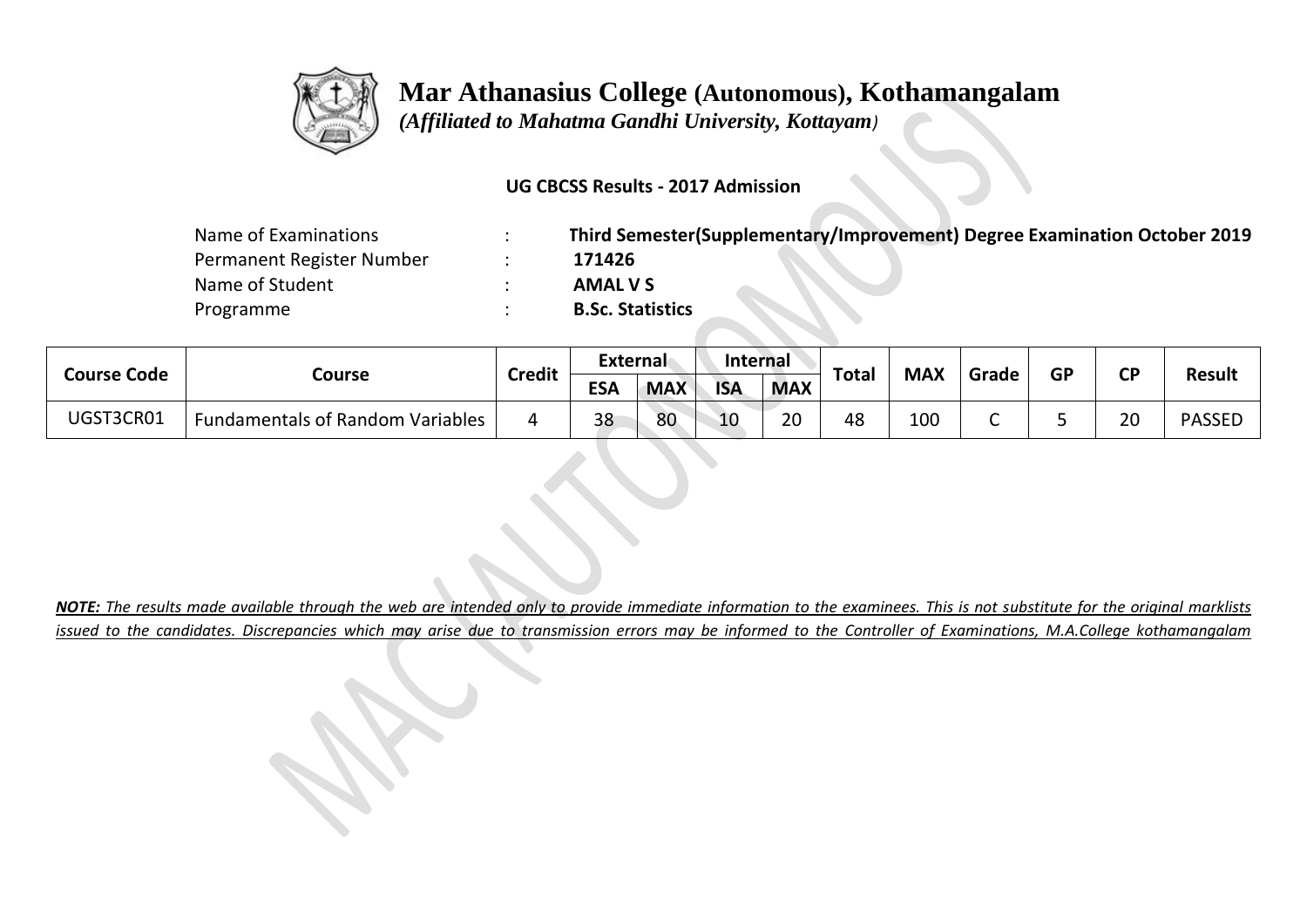

 *(Affiliated to Mahatma Gandhi University, Kottayam)*

#### **UG CBCSS Results - 2017 Admission**

| Name of Examinations      | Third Semester(Supplementary/Improvement) Degree Examination October 2019 |
|---------------------------|---------------------------------------------------------------------------|
| Permanent Register Number | 171428                                                                    |
| Name of Student           | <b>ANANTHU RAJU</b>                                                       |
| Programme                 | <b>B.Sc. Statistics</b>                                                   |

|                    |                                                               | <b>Credit</b> | External   |            | <b>Internal</b> |            | <b>Total</b> | <b>MAX</b> |       | <b>GP</b> |           |               |
|--------------------|---------------------------------------------------------------|---------------|------------|------------|-----------------|------------|--------------|------------|-------|-----------|-----------|---------------|
| <b>Course Code</b> | Course                                                        |               | <b>ESA</b> | <b>MAX</b> | <b>ISA</b>      | <b>MAX</b> |              |            | Grade |           | <b>CP</b> | <b>Result</b> |
| UGST3CR01          | <b>Fundamentals of Random Variables</b>                       |               | 24         | 80         | 13              | 20         | 37           | 100        | D     |           | 16        | <b>PASSED</b> |
| UGMT3CM02          | Vector Calculus, Differential<br>Equations, Laplace Transform |               | 15         | 80         | 12              | 20         |              | 100        |       |           |           | <b>FAILED</b> |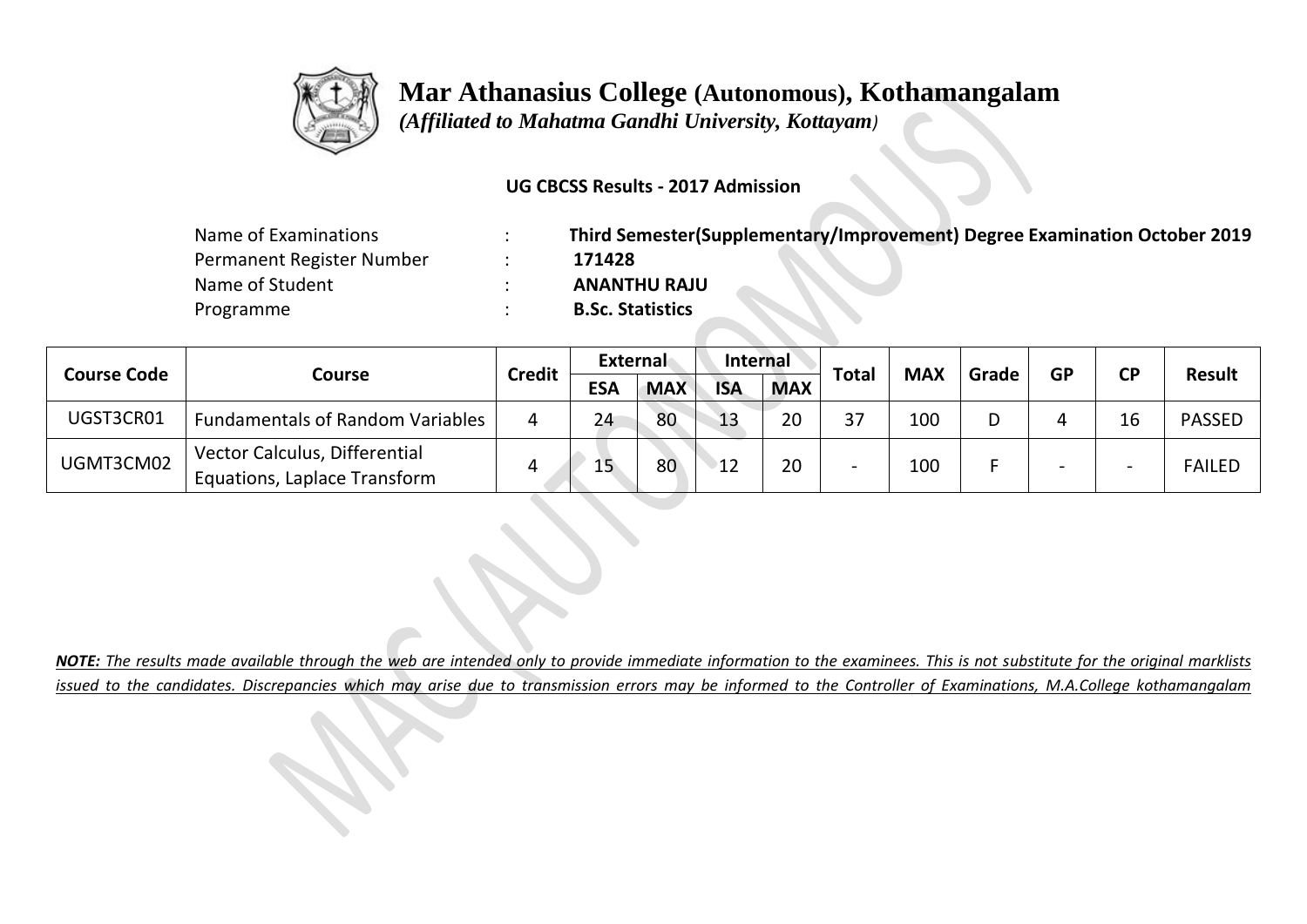

 *(Affiliated to Mahatma Gandhi University, Kottayam)*

### **UG CBCSS Results - 2017 Admission**

| Name of Examinations      | Third Semester(Supplementary/Improvement) Degree Examination October 2019 |
|---------------------------|---------------------------------------------------------------------------|
| Permanent Register Number | 171435                                                                    |
| Name of Student           | <b>JOHNS JO PRASAD</b>                                                    |
| Programme                 | <b>B.Sc. Statistics</b>                                                   |

|                    |                                                               |               | External   |            | <b>Internal</b> |            |       | <b>MAX</b> | Grade |                          |                          | <b>Result</b> |
|--------------------|---------------------------------------------------------------|---------------|------------|------------|-----------------|------------|-------|------------|-------|--------------------------|--------------------------|---------------|
| <b>Course Code</b> | Course                                                        | <b>Credit</b> | <b>ESA</b> | <b>MAX</b> | <b>ISA</b>      | <b>MAX</b> | Total |            |       | <b>GP</b>                | <b>CP</b>                |               |
| UGMT3CM02          | Vector Calculus, Differential<br>Equations, Laplace Transform |               | 18         | 80         |                 | 20         |       | 100        |       | $\overline{\phantom{0}}$ | $\overline{\phantom{0}}$ | <b>FAILED</b> |